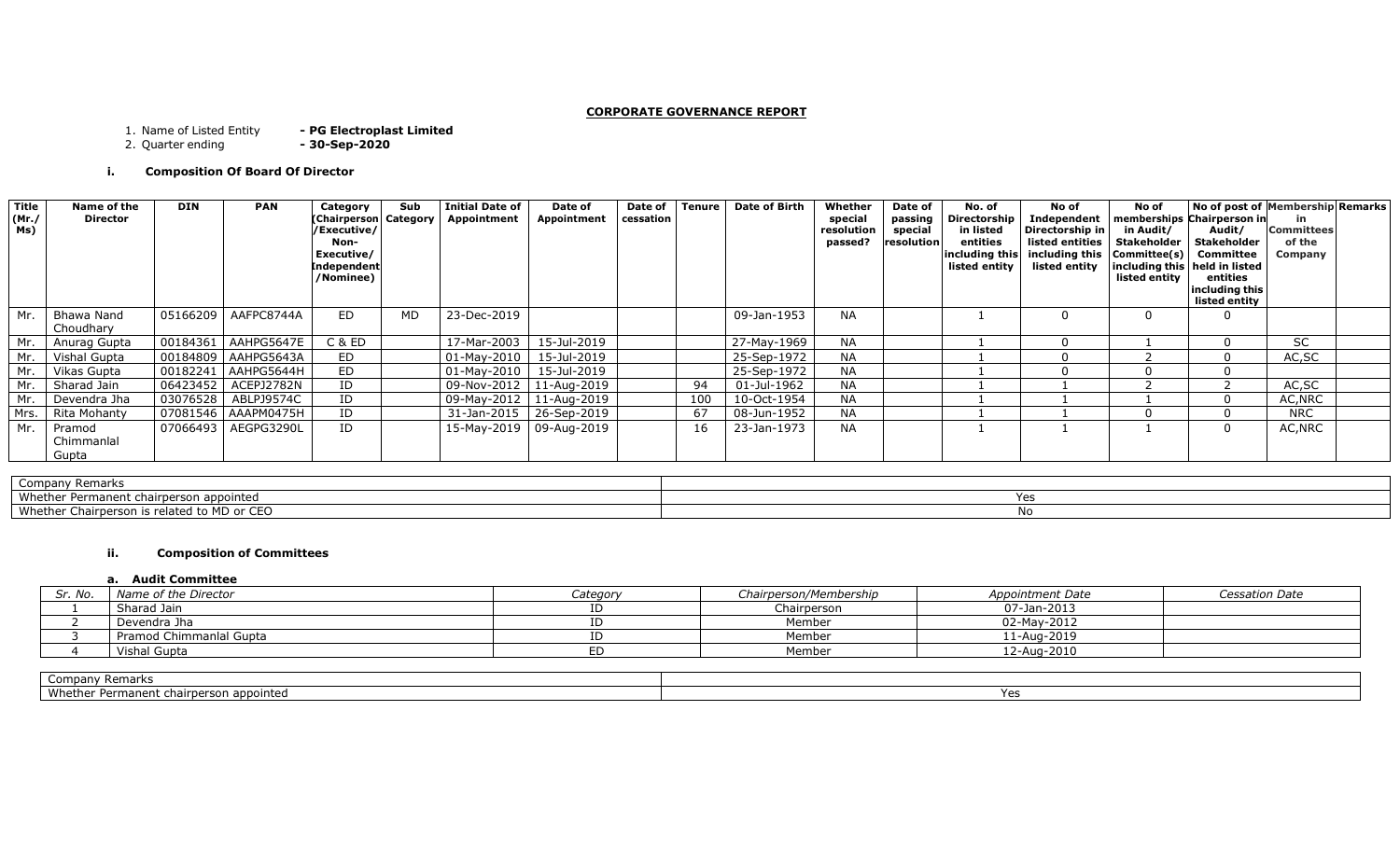## **b. Stakeholders Relationship Committee**

| . No<br>، ، ب | Name of the Director | Categor | Chairperson/Membership | Appointment Date | <b>Cessation Date</b> |
|---------------|----------------------|---------|------------------------|------------------|-----------------------|
|               | Sharad Jain          | ᅩ       | Chairperson            | 07-Jan-2013      |                       |
|               | Vishal Gupta         |         | Member                 | 12-Aug-2010      |                       |
|               | Anurag Gupta         | J & ED  | Member                 | 23-Dec-2019      |                       |

| ำmpanv Remarks                             |            |
|--------------------------------------------|------------|
| Whether Permanent<br>appointed י<br>chairb | v^<br>د با |

# **c. Risk Management Committee**

| Sr. No.         | Name of the Director                    | Category | Chairperson/Membership | Appointment Date | Cessation Date |
|-----------------|-----------------------------------------|----------|------------------------|------------------|----------------|
|                 |                                         |          |                        |                  |                |
| Company Remarks |                                         |          |                        |                  |                |
|                 | Whether Permanent chairperson appointed |          |                        |                  |                |

#### **d. Nomination and Remuneration Committee**

| Sr. No. | Name of the Director    | Categor | Chairperson/Membership | Appointment Date | <i>Cessation Date</i> |
|---------|-------------------------|---------|------------------------|------------------|-----------------------|
|         | Devendra Jha            |         | Chairperson            | 07-Jan-2013      |                       |
|         | Pramod Chimmanlal Gupta |         | Member                 | 11-Aug-2019      |                       |
|         | Rita Mohanty            |         | Member                 | 31-Jan-2015      |                       |

| ompany Remarks                                                           |     |
|--------------------------------------------------------------------------|-----|
| Whether<br>appointed <sup>.</sup><br>$   -$<br>Permanei<br>… chairberson | . . |

# iii. **Meeting of Board of Directors**

| f Meeting (if any) in<br>Date(s) of<br>$\mid$ the previous quarter | <b>Cof Meeting (if any)</b> (<br>) in the<br>Date(s)<br>relevant quarter | Whether requirement of Ouorum met | of Directors present<br>Number | <b>Numbe</b><br>endent Directors)<br>r of Indeper<br>present |
|--------------------------------------------------------------------|--------------------------------------------------------------------------|-----------------------------------|--------------------------------|--------------------------------------------------------------|
| 23-Jun-2020                                                        | ug-2020                                                                  |                                   |                                |                                                              |

| Company Remarks                                             |  |
|-------------------------------------------------------------|--|
| Maximum gap between any two consecutive (in number of days) |  |

# iv. **Meeting of Committees**

| <b>Name of the Committee</b>        | Date(s) of meeting during of<br>the committee in the previous | Date(s) of meeting of the<br>committee in the relevant | Whether requirement of<br>Quorum met (Yes/No) | <b>Number of Directors present</b> | Number of independent<br>directors present |
|-------------------------------------|---------------------------------------------------------------|--------------------------------------------------------|-----------------------------------------------|------------------------------------|--------------------------------------------|
|                                     | auarter                                                       | auarter                                                |                                               |                                    |                                            |
| Audit Committee                     | 23-Jun-2020                                                   |                                                        |                                               |                                    |                                            |
| Audit Committee                     |                                                               | 13-Aug-2020                                            |                                               |                                    |                                            |
| Nomination & Remuneration Committee | 23-Jun-2020                                                   |                                                        |                                               |                                    |                                            |
| Stakeholders Relationship Committee |                                                               | 13-Aug-2020                                            |                                               |                                    |                                            |

| Company Remarks                                                                        |  |
|----------------------------------------------------------------------------------------|--|
| Maximum gap between any two consecutive (in number of days) [Only for Audit Committee] |  |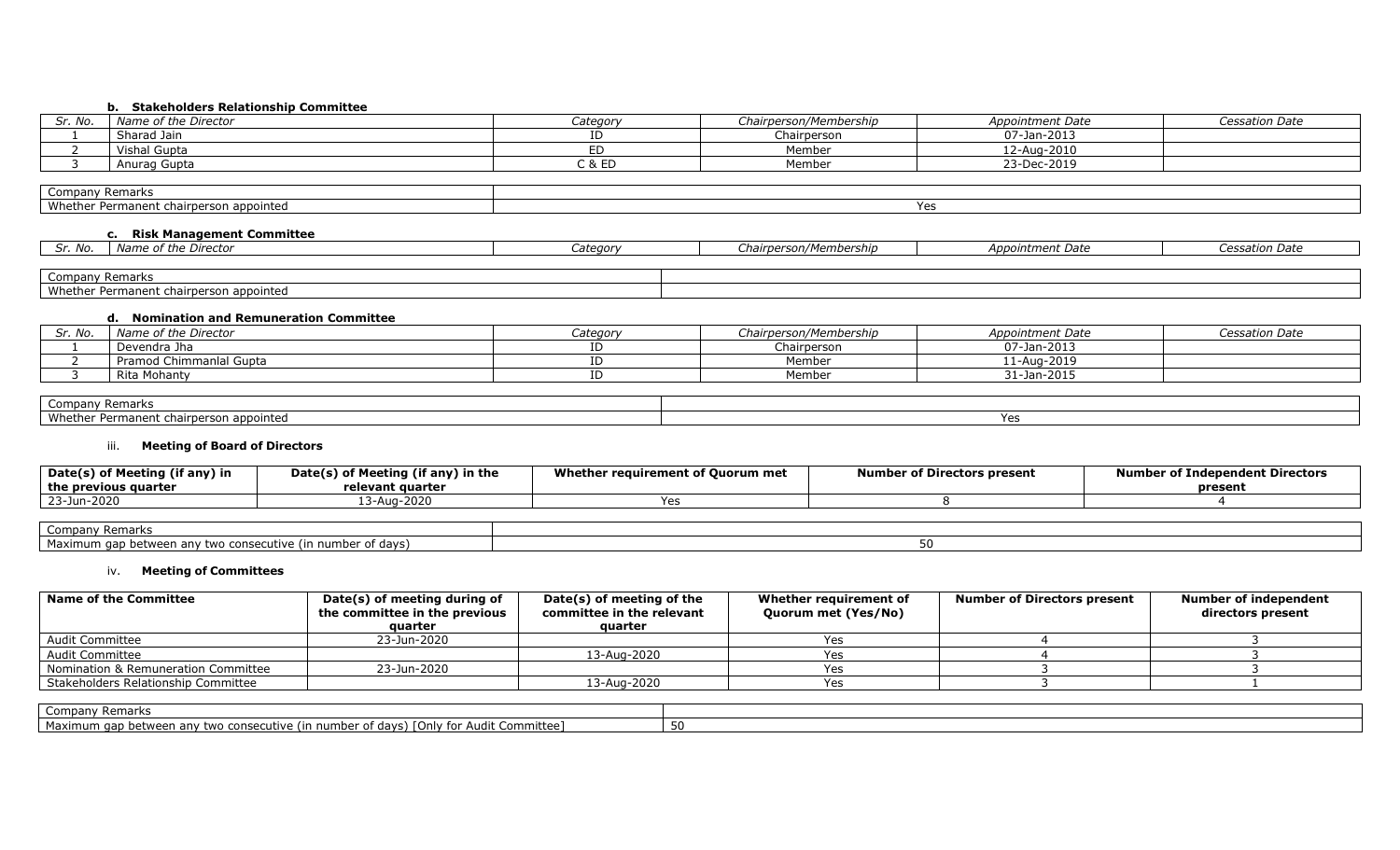#### v. **Related Party Transactions**

| Subject                                                                                                | <b>Compliance status (Yes/No/NA)</b> | Remark |
|--------------------------------------------------------------------------------------------------------|--------------------------------------|--------|
| Whether prior approval of audit committee obtained                                                     |                                      |        |
| <b>RPT</b><br>Whether shareholder approval obtained for material                                       | Not Applicable                       |        |
| Whether details of RPT entered into pursuant to omnibus approval have been reviewed by Audit Committee | Yes                                  |        |

| . Disclosure o<br>$\lrcorner$ party transactions and Disclosure of notes of material related party<br><sup>.</sup> notes on related |  |
|-------------------------------------------------------------------------------------------------------------------------------------|--|
| transactions                                                                                                                        |  |

#### **VI. Affirmations**

- 1. The composition of Board of Directors is in terms of SEBI (Listing obligations and disclosure requirements) Regulations, 2015. **Yes**
- 2. The composition of the following committees is in terms of SEBI (Listing obligations and disclosure requirements) Regulations, 2015
- a. Audit Committee **Yes**
- b. Nomination & remuneration committee **Yes**
- c. Stakeholders relationship committee **Yes**
- d. Risk management committee (applicable to the top 100 listed entities) **- Not applicable**
- 3. The committee members have been made aware of their powers, role and responsibilities as specified in SEBI (Listing obligations and disclosure requirements) Regulations, 2015. **- Yes**
- 4. The meetings of the board of directors and the above committees have been conducted in the manner as specified in SEBI (Listing obligations and disclosure requirements) Regulations, 2015.**- Yes**
- 5. a. This report and/or the report submitted in the previous quarter has been placed before Board of Directors. **- Yes** b. Any comments/observations/advice of Board of Directors may be mentioned here:

**Name : Sanchay Dubey Designation : Company Secretary and Compliance Officer**